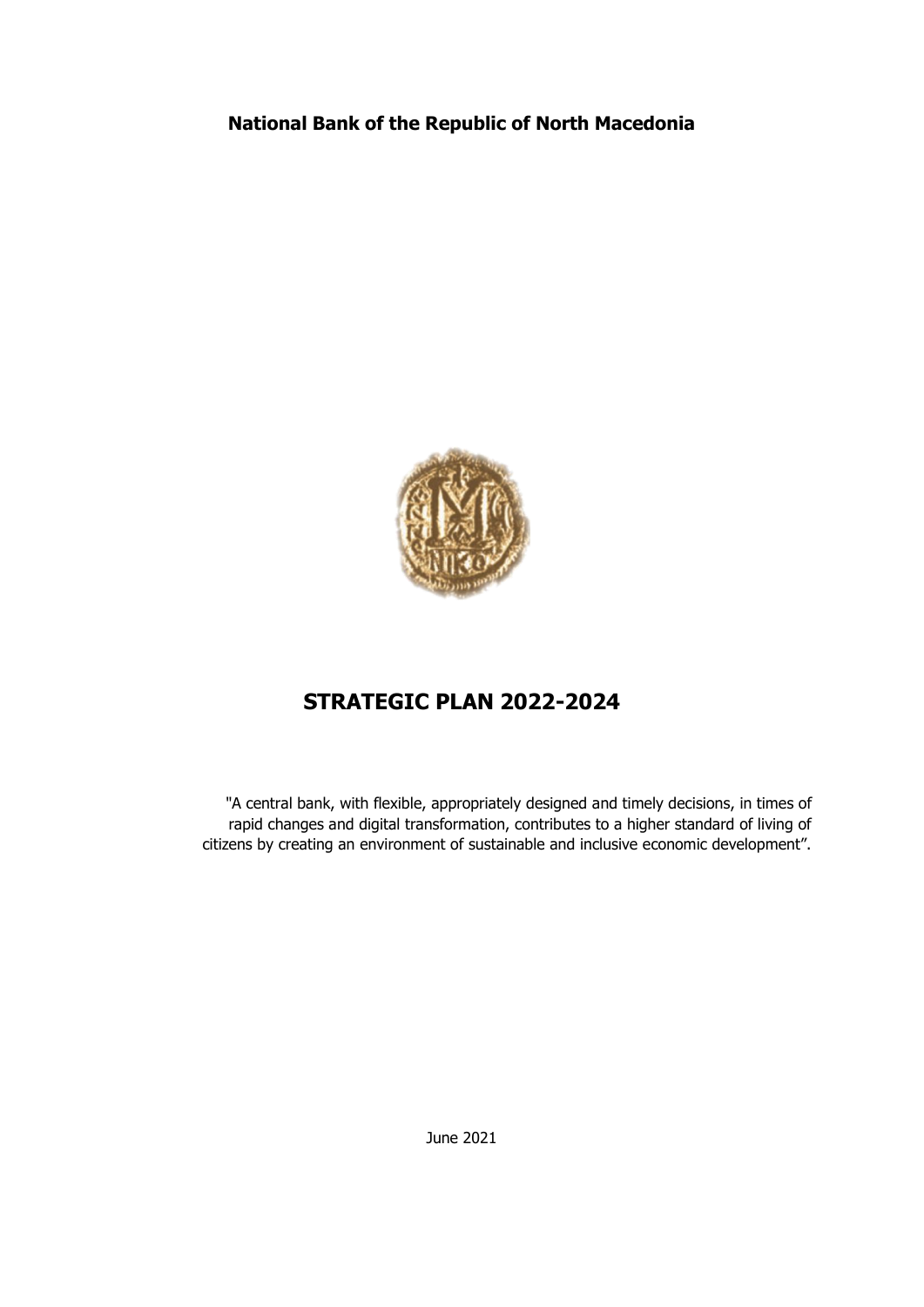#### **Contents**

| Ι.                                                                                                                                                                        |
|---------------------------------------------------------------------------------------------------------------------------------------------------------------------------|
| п.                                                                                                                                                                        |
| III. Lessons learned and experience gained from the implementation of the Strategic                                                                                       |
|                                                                                                                                                                           |
| 1.                                                                                                                                                                        |
| 2.                                                                                                                                                                        |
| V. Strategic objectives of the National Bank of the Republic of North Macedonia 6                                                                                         |
|                                                                                                                                                                           |
| Strategic objective 1 - Improving the infrastructure for monetary policy conduct 7                                                                                        |
| Strategic objective 2 - Maintaining and further strengthening of the stability and                                                                                        |
| Strategic objective 3 - Supporting household and corporate sector by developing reliable,                                                                                 |
| Strategic objective 4 – Improving the investment policy and ensuring optimal return on<br>foreign reserves in accordance with the principles of security and liquidity 11 |
| Strategic objective 5 - Adjusting to the standards of the European System of Central                                                                                      |
| Strategic objective 6 - Increasing transparency and accountability  12                                                                                                    |
|                                                                                                                                                                           |
| Strategic objective 8 - Increasing awareness of climate change and contribution to a                                                                                      |
| Strategic objective 9 – Strengthening of the risk management in the National Bank 14                                                                                      |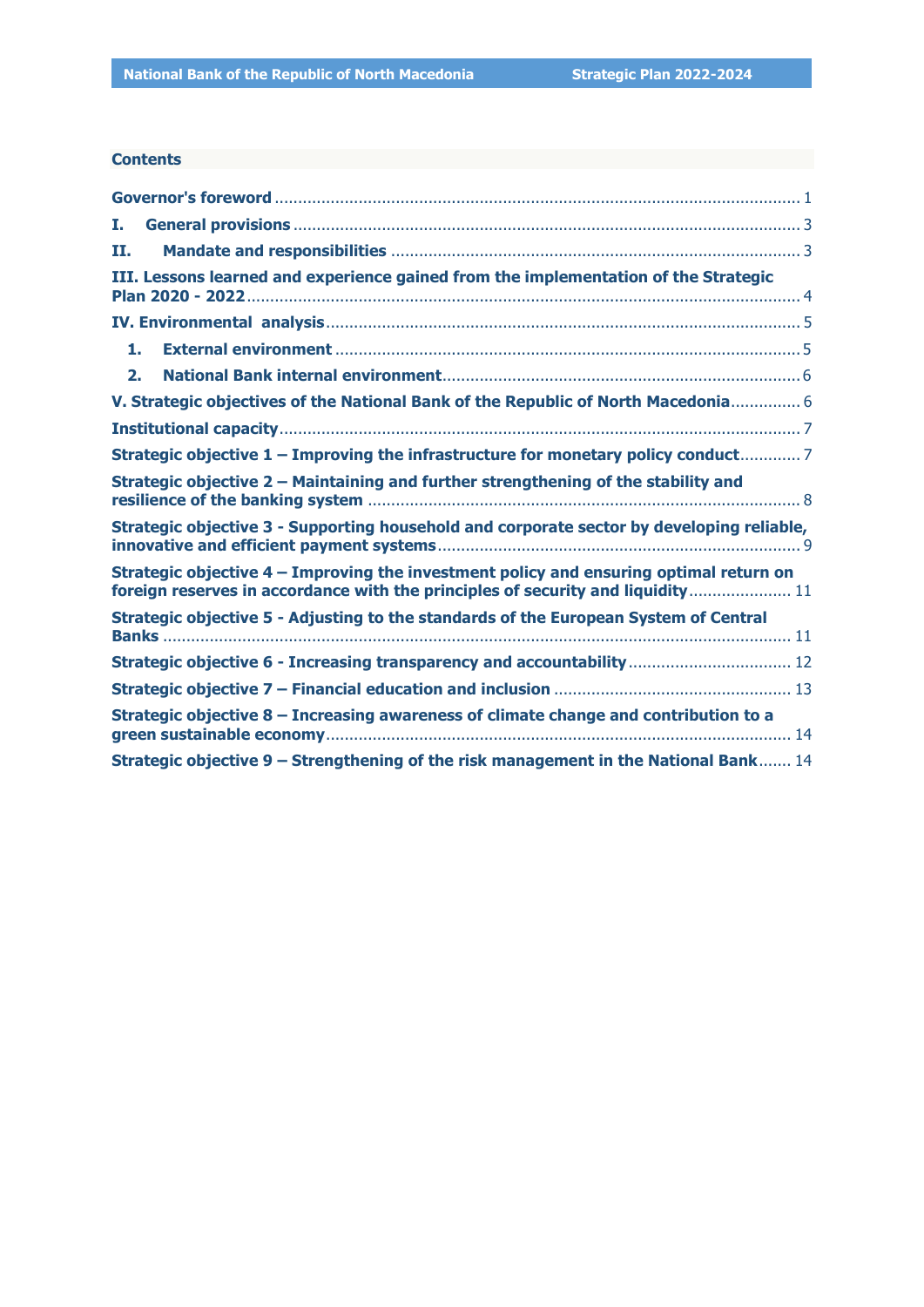#### <span id="page-2-0"></span>**Governor's foreword**

Every three years, the National Bank of the Republic of North Macedonia adopts a Strategic Plan, which is a medium-term framework according to which we perform our activities. The defining of the Strategic Plan is an opportunity to look back and see what has been achieved so far, simultaneously being focused on the new challenges and opportunities that lie ahead.

In order to understand the challenges, we have analyzed the environment, assessed the current situation in the National Bank and taking into account the lessons learned from the past, we prepared a Strategic Plan, which is the key for achieving our vision. The idea of innovation and the pursuit of being a modern and flexible bank in step with the rapid changes of technology and digitalization are the main postulates of this Strategic Plan.

The motto of this Strategic Plan is as follows: "A central bank, with flexible, appropriately designed and timely decisions, in times of rapid changes and digital transformation, contributes to a higher standard of living of citizens by creating an environment of sustainable and inclusive economic development". It helps us to achieve our vision, which is to be recognized as an independent, responsible, professional and transparent institution that enjoys high credibility and public confidence.

Through the strategic objectives we focus on the most important areas of the National Bank's operations. This year we made redefining, thus adapting to a dynamic environment and new challenges. The Plan incorporates traditional objectives related to the mandate of the central bank, i.e. to the monetary policy implementation, the banking system stability, the smooth functioning of the payment systems, foreign reserves management, but by placing an emphasis on the challenges and on the new trends in these areas present in the next three years.





**Governor and Chairperson of the National Bank of the Republic of North Macedonia Council Anita Angelovska Bezhoska, PhD**

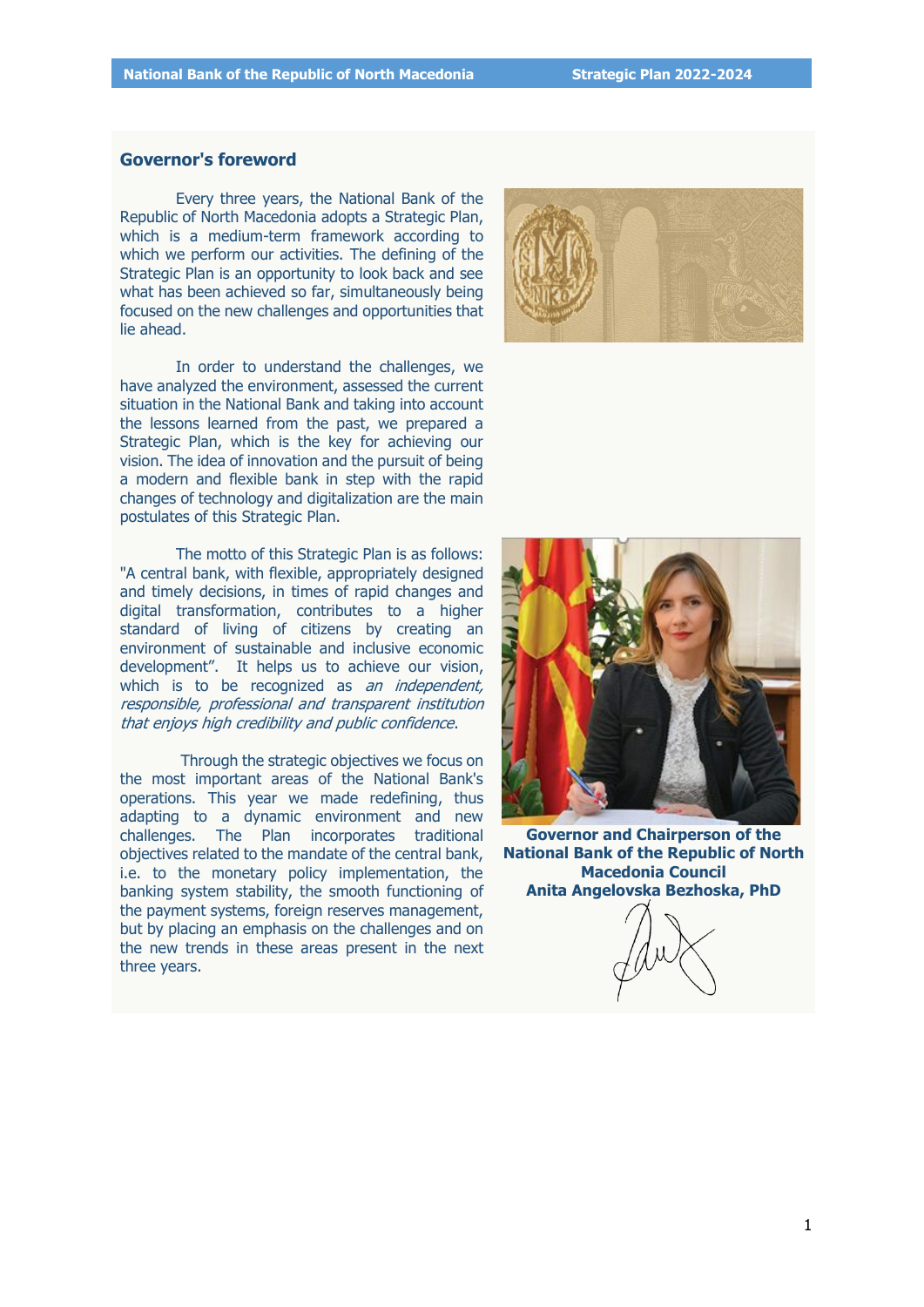#### **National Bank of the Republic of North Macedonia Strategic Plan 2022-2024**

At the same time, in the past period, following the dynamic changes in the environment we have visionary identified the segments which need special attention and in which we, as a central bank, should put additional resources and energy. All of this is necessary in order to proactively contribute towards sustainable and inclusive growth of the Macedonian economy, simultaneously providing a support for the transition to a digital economy. Hence, the focus is on financial education and inclusion, given the importance of the increase in the knowledge of the advantages from the use of different financial services in times of technological innovations, as well as an increased risks awareness, which would eventually provide greater involvement of population and small companies in financial flows and easy access to finance. At the same time, we are developing awareness of climate change, as one of the biggest global threats and as a socially responsible institution, our special strategic goal is to contribute to the creation of a "green" and sustainable economy, which would ultimately improve the quality of life of citizens and improve their standard of living.

Finally, I would like to emphasize that the preparation of a strategic plan is a creative and inclusive process, in which we all together define the strategic goals, which are a reflection of our mission, vision and values and which will enable successful fulfillment of our mandate and competencies. Throughout this process, as before, we will rely on our core values - quality, integrity, loyalty, transparency, leadership, innovation, flexibility, professionalism and team spirit.

Skopje, 4.6.2021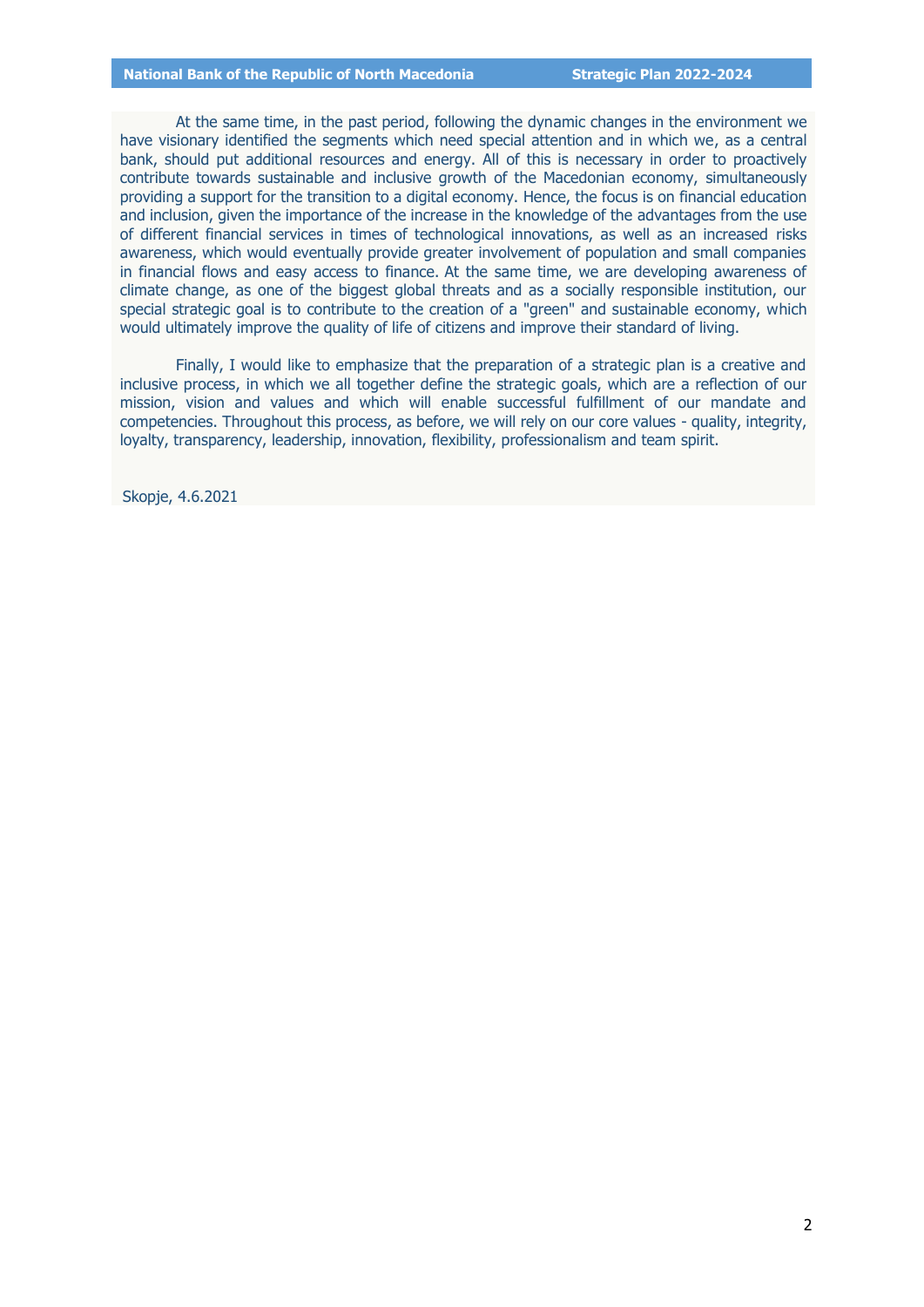Pursuant to Article 47 paragraph 1 item 9 of the Law on the National Bank of the Republic of North Macedonia (Official Gazette of the Republic of North Macedonia No. 158/10, 123/12, 43/14, 153/15, 6/16 and 83/18 and Official Gazette of the Republic of Macedonia No. 110/21), and Article 12 and 16 of the Strategic and Operational Planning Regulation Reg. No. 02-15/I-1/2016 of 28 January 2016 and Reg. No. 02-15/VI-1/2020 of 28 April 2020, the National Bank of the Republic of North Macedonia Council adopted the following

## **Strategic Plan of the National Bank of the Republic of North Macedonia for 2022 - 2024**

### <span id="page-4-0"></span>**I. General provisions**

The Strategic Plan of the National Bank of the Republic of North Macedonia (hereinafter: the National Bank) is laid down on the basis of the **mission, the vision and the organizational values** of the National Bank, taking into account the macroeconomic environment and key challenges and contains **the main strategic objectives** for the next three years. The Strategic Plan constitutes the basis for preparation of the Plan of Activities, which underlie the annual programs for achievement of strategic goals.

#### **MISSION**

By fulfilling its mandate and competencies, it contributes to maintaining price and financial stability for sustainable and inclusive economic development and higher standards of living of the citizens. It contributes to maintain a stable, competitive and market-oriented financial system resiliant and flexible to rapid changes in the environment, which works in the best interest of consumers and the economy as a whole.

#### **VISION**

The vision of the National Bank is to be recognized as an independent, responsible, professional, innovative and transparent institution that enjoys high credibility and public confidence. **VALUES**

The National Bank operates in accordance with the following principles and values: quality, integrity, loyalty, transparency, leadership, innovation, flexibility, professionalism and team spirit.

#### <span id="page-4-1"></span>**II. Mandate and responsibilities**

1. A primary **legal objective** of the National Bank is to achieve and to maintain price stability. Another objective, subordinated to the main objective, is to contribute to maintaining a stable, competitive and market-oriented financial system, while the third objective is to support the general economic policy without jeopardizing the achievement of the main objective and in accordance with the open market economy principle with free competitiveness.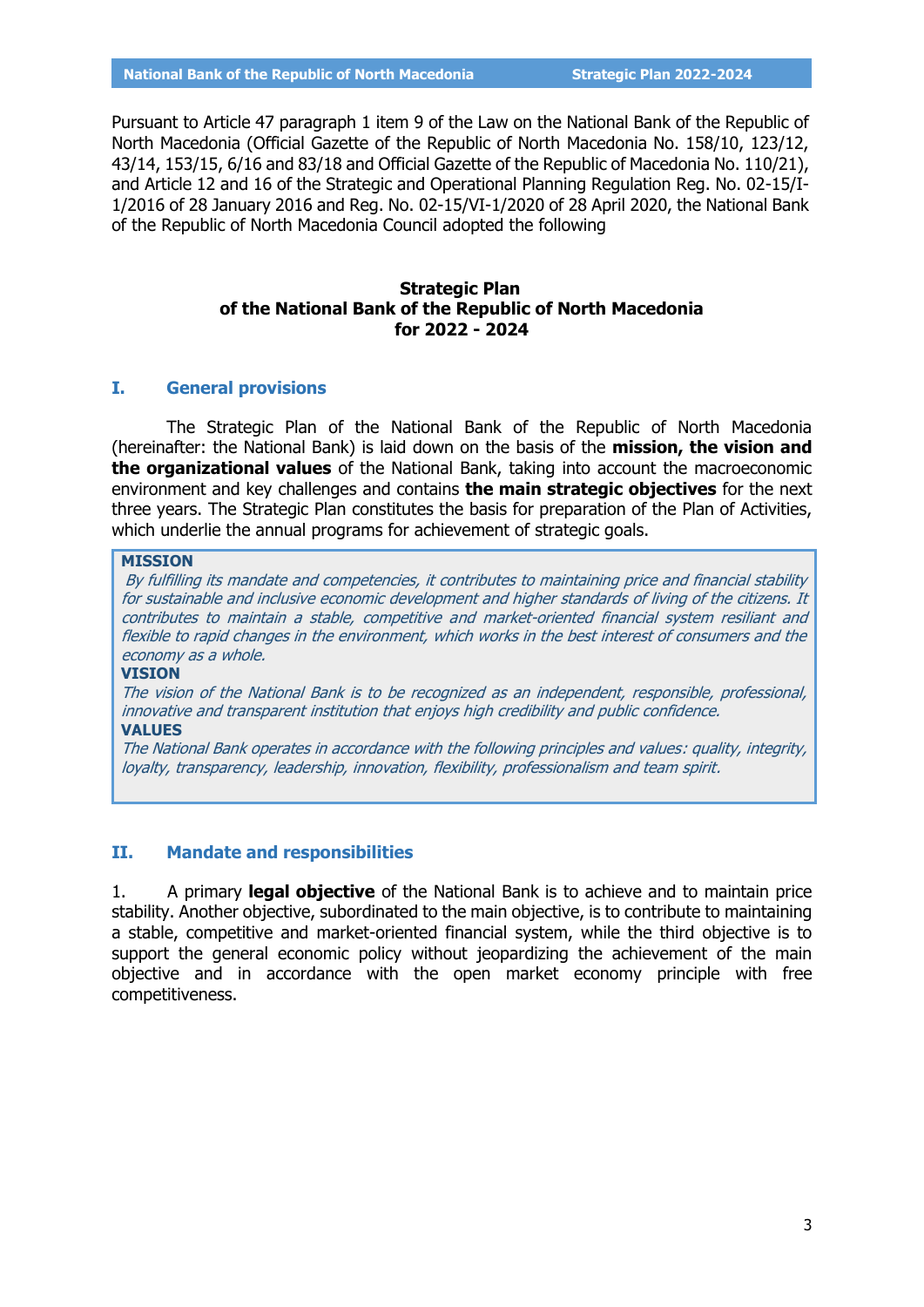2. The National Bank is responsible for several legal tasks, with the following being singled out:



### <span id="page-5-0"></span>**III. Lessons learned and experience gained from the implementation of the Strategic Plan 2020 - 2022**

The experience from the implementation of the Strategic Plan for 2020 - 2022 have shown that the National Bank, even in times of strong global challenge, such as the global health pandemic, has successfully attained the legal goals and tasks, which are a significant contribution to achieve an overall macroeconomic stability. At the same time, by adopting appropriate and timely measures and decisions in monetary and financial area, the National Bank provided support to the Macedonian economy in dealing with the economic consequences of the pandemic. In this context, in order to mitigate the potential effects on the economy caused by the health crisis, the National Bank adopted several decisions and measures in accordance with its competences to maintain monetary and financial stability, as well as to improve the overall working environment of the companies and support the Macedonian economy.

The attainment of the envisaged strategic objectives, in accordance with the Report on the implementation of the Plan of activities for 2020, points to the employees of the National Bank as its greatest potential. Most of the activities were carried out, despite the COVID-19 pandemic, which confirms the institutional capacity, professionalism, expertise, commitment and readiness of the employees, as well as the abilities of the management team. The permanent investment in the continuous education of the National Bank employees not only encourages their innovation and creativity, but also enables more efficient execution of the current strategic objectives and following the global world trends in monetary and financial sphere and payment systems and their timely incorporataion in the strategic goals for the next three years.

In addition to the capacity of the employees, the holistic and adjustable approach in the operation of the National Bank is also of great importance. Namely, the crisis episodes taught us that each new crisis is different from the previous one. Monetary policy is increasingly based on unconventional monetary instruments, while the financial system is constantly changing and becoming more and more complex. Such trends indicate that the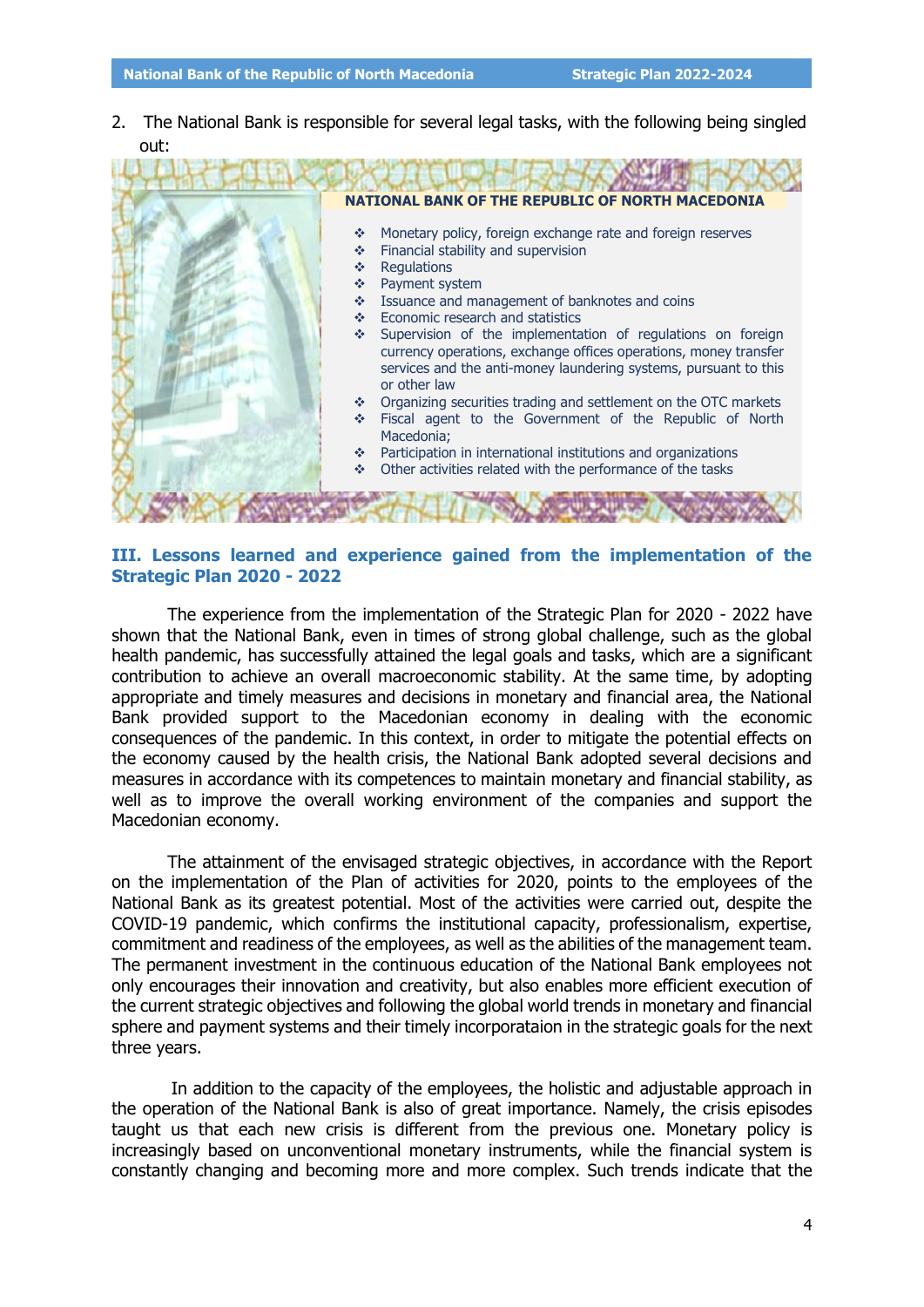monetary policy conduct should be flexible, consistent with macroprudential policy, while the use of unconventional instruments should be based on an innovative and targeted approach, adapted to the specific circumstances. At the same time, the communication of the central bank with the public is of special importance, as a way of acting on the expectations and behavior of the economic entities, which is important for efficient transmission of the monetary signals.

#### <span id="page-6-0"></span>**IV. Environmental analysis**

#### <span id="page-6-1"></span>**1. External environment**

Since its foundation, the National Bank of the Republic of North Macedonia has been an active driving force of the processes in the Macedonian economy towards achieving economic growth and development support, enabled through proper design and timely implementation of monetary and financial policy. It is achieved by its constant investment in the capacity of its employees and by following the latest and highest standards, as well as the best practices in the central banking operations.

In times of rapid change on the global scene, as a result of the processes of globalization, digitalization, innovation, climate change and the global health pandemic, the role, functions and activities of the central bank are constantly evolving. In that regard, it is necessary for the National Bank to adapt and in achieving its goals to take into account the changes in society, the domestic economy and trends in the global economy. At present, the changes in the external and domestic environment are taking place faster than before, which imposes the need for their timely recognition and appropriate adjustment in the operating.

The processes that greatly define and influence the "new" role of a modern central bank are:

**Globalization**. The increasingly integrated global economy is a process driven by technical and technological advances and day-to-day innovations, on the one hand, and the increasing liberalization of trade and capital markets, on the other.

**Technological advances and innovations**. The past period has been characterized by an influx of technological change and innovation, such as the Internet, e-commerce, mobile phones, artificial intelligence and Big Data, which are rapidly reshaping the global economy. In the financial sector, new fintech companies are competing with traditional banking business models and providing more complex services from payment systems to savings, lending, risk management and financial advice.

**The Fintech industry** is gradually conquering the financial sector. Information technologies can have important impacts, in terms of increasing competition and redefining the relationship between consumers and financial service providers, boosting efficiency, better financial inclusion and improving quality by offering services tailored to consumer needs.

**The E-commerce** in the Republic of North Macedonia has been growing in the last few years, enabled by the rapid penetration of the Internet and the progress in digitalization. The ecommerce provides a new approach and way of conducting commercial transactions and has the potential to become a global driver of growth and economic development. In order to take full advantage of e-commerce, there is a need for a greater offer of innovative payment solutions by current and new payment service providers that will enable fast, efficient and secure payments for online purchases. The new regulatory framework in the payment area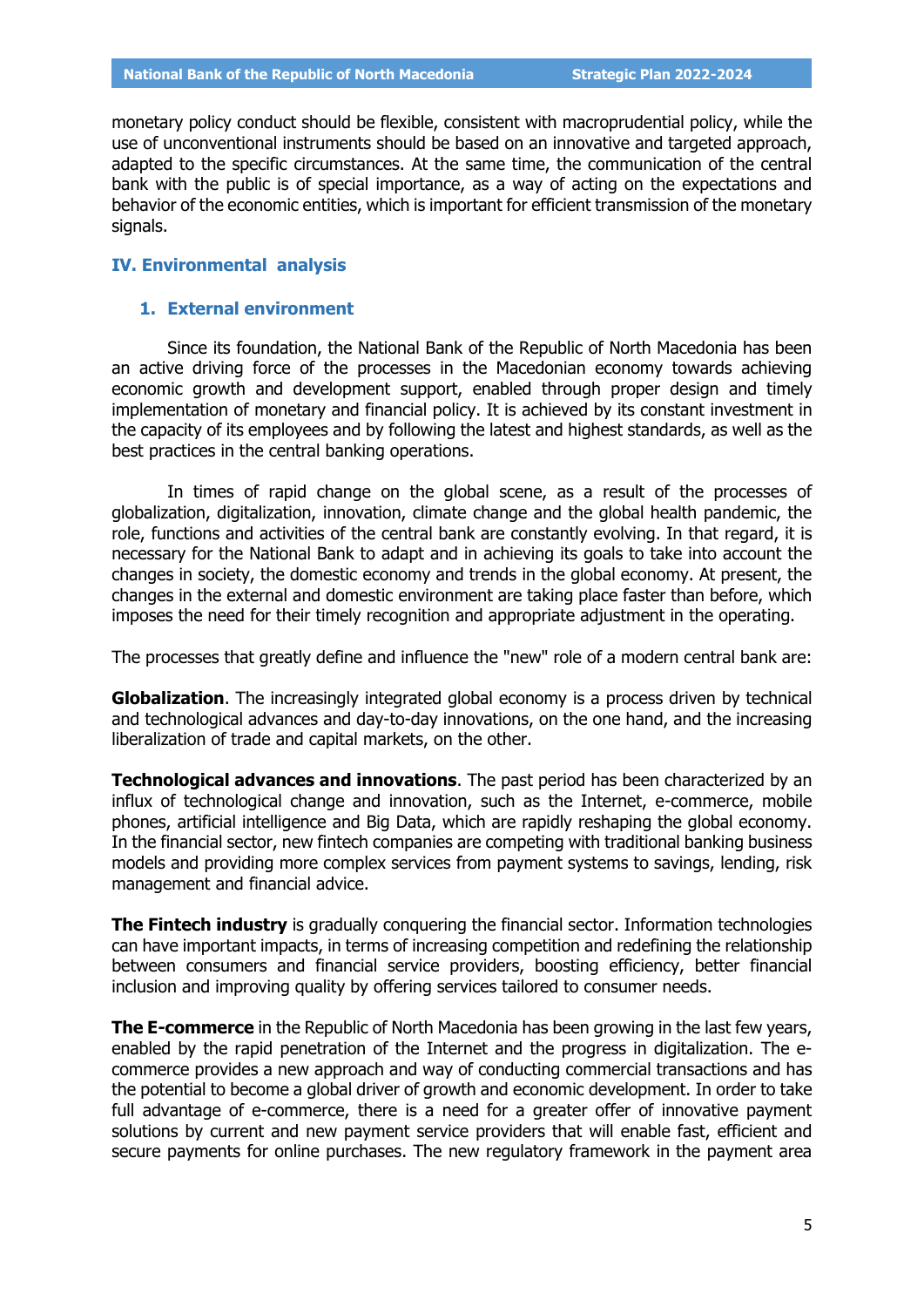would contribute significantly to enlarge the ways of initiating payments for commercial transactions concluded online.

**External shocks (economic crises, pandemics, climate change)**. The attainment of the goals and objectives in conditions of dynamic and uncertain external and internal environment, especially in the period of economic recovery from the COVID-19 pandemic, imposes the need for regular monitoring of the movements, constant modernization of tools and approaches for risk assessment, capacity building for design and further policy flexibility.

## <span id="page-7-0"></span>**2. National Bank internal environment**

The analysis of the internal environment indicates the need for changes in the manner of performing the tasks in the National Bank, conditioned by the rapid technological changes and the lessons and experience learned so far. These changes and challenges relate to:

- \* Need for a high-level interaction between employees and interdisciplinary teams;
- Greater process automation due to changes in technology;
- \* Increase in knowledge and competence;
- $\cdot \cdot$  Need to attract specialists as a result of new trends in banking, i.e. the financial sector;
- $\div$  Attracting and retaining IT specialists.

#### <span id="page-7-1"></span>**V. Strategic objectives of the National Bank of the Republic of North Macedonia**

The Strategic Plan of the National Bank for 2022 – 2024 is set under the motto: "A central bank with flexible, appropriately designed and timely decisions, in times of rapid changes and digital transformation, contributes to a higher standard of living of citizens by creating an environment of sustainable and inclusive economic development". In that sense, the purpose of the new Strategic Plan of the National Bank of the Republic of North Macedonia is to further strengthen the fundaments of the monetary, financial and payment system, which will help creating stable conditions for sustainable and inclusive growth of the Macedonian economy, simultaneously enabling and supporting the transition to a digital economy in conditions of uncertain and complex environment.

The National Bank strives for quality and efficient fulfillment of its mission and takes care to constantly improve its reputation, and thus strengthen the trust of the citizens and other stakeholders. In that context, it constantly tries to improve the quality of the strategic planning process, given its important role in the successful achievement of the mission and vision of the National Bank. The Strategic Plan for the period 2022-2024 is a response to most of the key challenges arising from the analysis of the environment.

|  |  |                                                                                      | The realization of its vision and mission within its mandate and competencies in the |  |
|--|--|--------------------------------------------------------------------------------------|--------------------------------------------------------------------------------------|--|
|  |  | next three years will be directed through the following <b>strategic objectives:</b> |                                                                                      |  |

| <b>SO1</b> | Improving the infrastructure for monetary policy conduct                                                                                       |
|------------|------------------------------------------------------------------------------------------------------------------------------------------------|
| <b>SO2</b> | Maintaining and further strengthening of the stability and resilience of the banking system                                                    |
| <b>SO3</b> | Supporting household and corporate sector by developing reliable, innovative and efficient<br>payment systems                                  |
| <b>SO4</b> | Improving the investment policy and ensuring optimal return on foreign reserves in accordance<br>with the principles of security and liquidity |
| <b>SO5</b> | Adjusting to the standards of the European System of Central Banks                                                                             |
| <b>SO6</b> | Increasing transparency and accountability                                                                                                     |
| <b>SO7</b> | Financial education and inclusion                                                                                                              |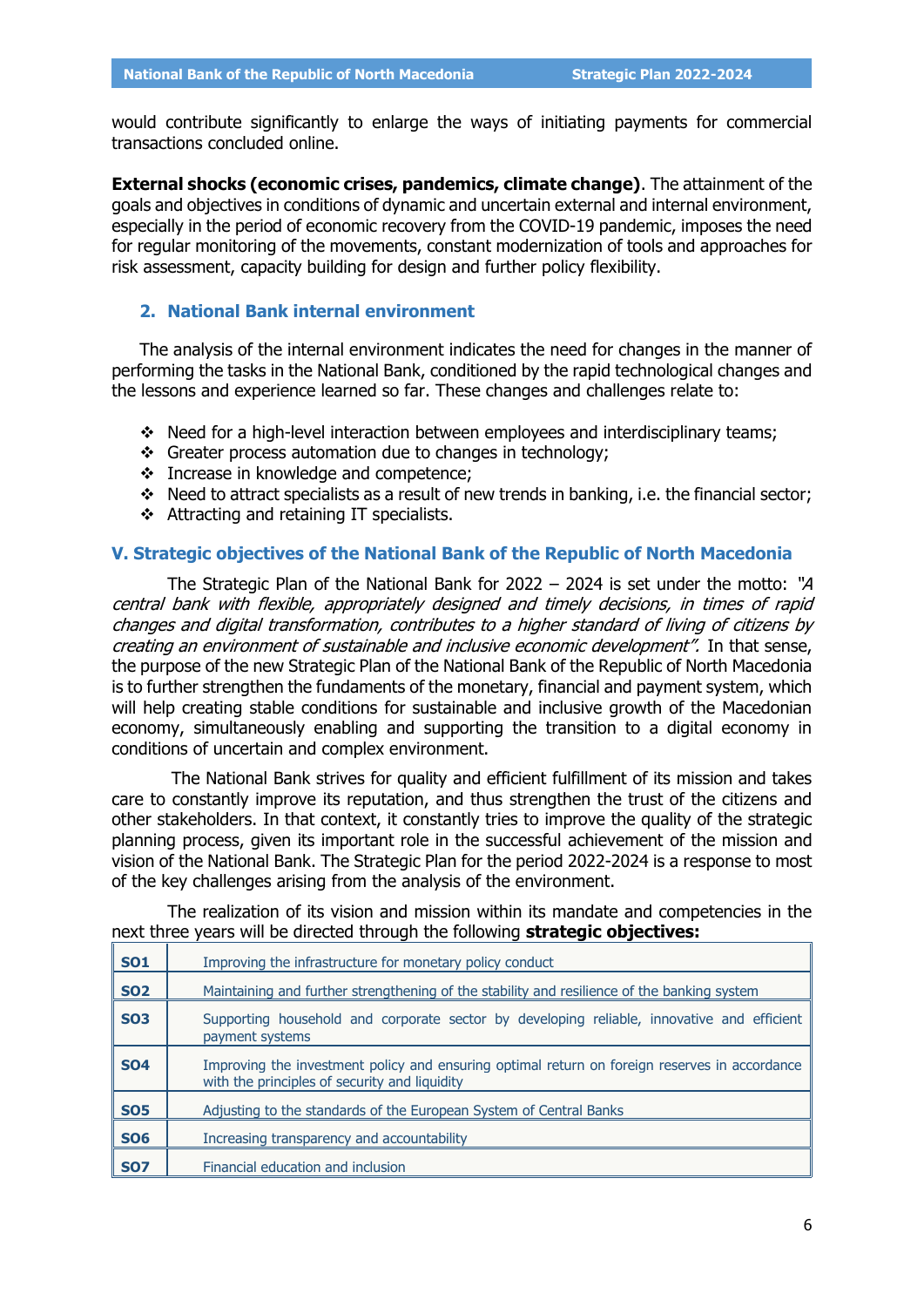| <b>SO8</b> | Increasing awareness of climate change and contribution to a green sustainable economy |
|------------|----------------------------------------------------------------------------------------|
| <b>SO9</b> | Strengthening of the risk management in the National Bank                              |

## <span id="page-8-0"></span>**Institutional capacity**

The realization of the National Bank's strategic objectives will further be based on its institutional capacities, which are key in the fulfilment of the strategic goals, as follows:

| <b>Integrity and</b><br>confidance in<br>the national<br>currency | The National Bank as the only issue bank will continue to maintain the integrity and trust<br>in the national currency through efficient functioning of the cash supply system and<br>ensuring standard quality of banknotes and coins in circulation.                                                                                                                                                                                                                                                                                                                                                                                                                            |
|-------------------------------------------------------------------|-----------------------------------------------------------------------------------------------------------------------------------------------------------------------------------------------------------------------------------------------------------------------------------------------------------------------------------------------------------------------------------------------------------------------------------------------------------------------------------------------------------------------------------------------------------------------------------------------------------------------------------------------------------------------------------|
| <b>Human</b><br><b>resources</b>                                  | Further development of modern and competent human potential, flexible to rapid<br>changes in the environment. Development of a strategy for human resource<br>management to ensure the optimal number of employees in qualitative and quantitative<br>terms, which will enable the achievement of strategic objectives, as well as adjustment<br>to the needs of the National Bank.                                                                                                                                                                                                                                                                                               |
| <b>Information</b><br>system                                      | Maintaining a stable information system and its constant upgrade in conditions of<br>intensive change of information technology. Introducing<br>continuous<br>digital<br>transformation to simplify internal processes and increase efficiency and productivity.                                                                                                                                                                                                                                                                                                                                                                                                                  |
| <b>Statistics</b>                                                 | Providing quality, timely and easily accessible statistical data. Further migration of data<br>to more developed statistical platforms, through the construction of a single statistical<br>data warehouse and the application of modern and efficient tools in the preparation of<br>statistical data. Improving the process of statistical data management, which should<br>enable greater consistency of statistical data and efficiency of the process of their<br>preparation. For that purpose is the establishment of an integrated reporting system in<br>accordance with the needs of the information system of the National Bank for performing<br>its goals and tasks. |
| <b>Research</b>                                                   | Developing research activities in areas that are crucial for effective attainment of the<br>National Bank's objectives and increased application of detailed micro-databases and<br>data warehouses so-called big data in the research process. The further development of<br>the econometric tools as a basis for further development of the researches.                                                                                                                                                                                                                                                                                                                         |

## <span id="page-8-1"></span>**Strategic objective 1 – Improving the infrastructure for monetary policy conduct**

The implementation of monetary policy faces a number of challenges, in conditions of accelerated processes of globalization, digitalization and innovation. These processes affect the structure of the economy, the behavior of economic entities and their decisions, and thus the monetary policy transmission mechanism. The characteristics of the Macedonian economy, which is going through a process of structural reforms, enhanced trade and financial integration, and at the same time the growing importance of climate change, impose the need to focus on analysis and research, through which the effects of these changes can be assessed, and assist in the implementation of adequate policies.

The COVID-19 pandemic can also permanently change the behavior of entities and slow down or accelerate the processes of globalization and digitalization. Research in the next strategic period will be dedicated to both these changes and their consequences for the design and setting of monetary policy on the domestic economy.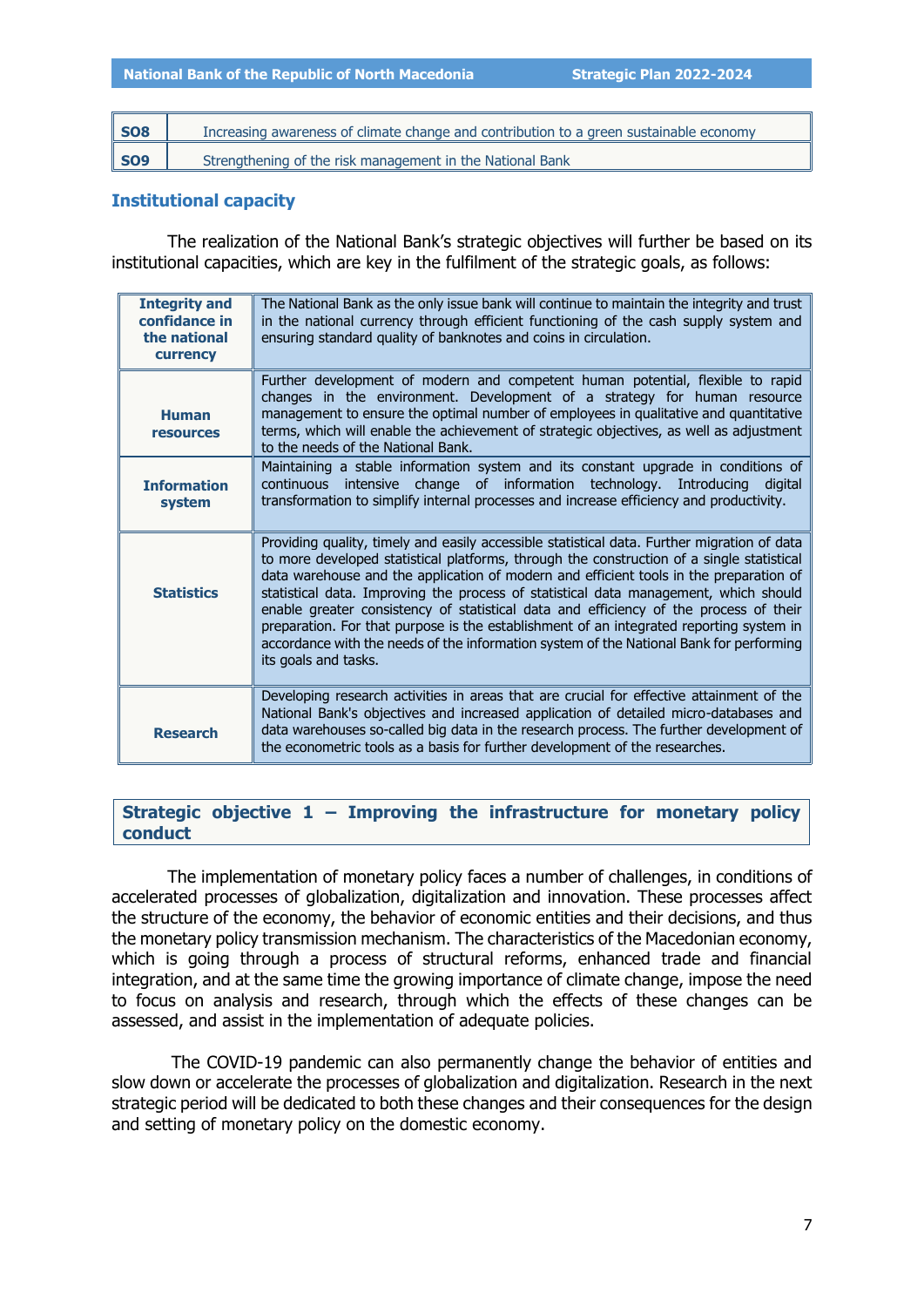Conducting effective monetary policy requires numerous researches, which will contribute to better understand monetary transmission, real economy, macro financial relations, crosssector financial relations and other areas, which are crucial for efficient setting and implementation of the monetary policy.

In such an environment, the National Bank will continue to be committed to achieving its main goal - price and exchange rate stability through **several activities:**

- Improving the forecasting and modeling process by maintaining and expanding the portfolio of available models for policy forecasting and simulation;
- Activities for implementation of the new models of dynamic general equilibrium, including the model with financial frictions;
- Development of short-term forecasting models, by incorporating new types of highfrequency data and new approaches, for better modeling of changes in the behavior of entities and relationships in the economy, caused by the pandemic;
- Adjusting the macroeconomic forecasts to the needs for stress tests for the banking system, as an extremely important tool for assessing the effects of different scenarios on banks' balance sheets;
- Examination of the possibilities for application of new monetary instruments in accordance with the macroeconomic conditions.

**Expected results:** Developing the capacity for timely perception of risks, forecasting movements and interrelationships of individual variables and thus, timely and appropriate design of monetary and financial policy and defining measures. The improvement of the analytical infrastructure will contribute to the approximation to the best practices of the central banks.

<span id="page-9-0"></span>**Strategic objective 2 – Maintaining and further strengthening of the stability and resilience of the banking system**

Maintaining both, the financial stability and the public confidence in financial institutions requires taking timely and appropriate measures. Within its mandate, the National Bank undertakes activities to continuously strengthen the resilience of the banking system and the ability to amortize risks. In the coming period, the financial system faces several challenges arising from the external environment: the health crisis, monitoring regulatory changes and adapting to changes imposed by financial innovation, digitalization and climate change. These challenges will strengthen the financial ecosystem, but at the same time change its structure. The National Bank, whose intermediate goal is sustainable economic growth, will need to assess their cumulative impact on financial stability, monetary policy transmission, and economic growth.

In conditions of still high uncertainty related to the duration and intensity of the health and economic crisis, the National Bank will be especially focused on monitoring the movements and assessing the effects of the crisis on the banking and broader, the financial system. Accordingly, the National Bank will adjust the regulatory response, in order to maintain and further strengthen the stability and capacity of the banking system to support the real economy. Hence, efforts will be put on further implementation of the FSAP recommendations for strengthening the capacity of the central bank for a more comprehensive analysis and assessing the risks to financial stability.

An important step for strengthening the regulatory and institutional framework in the assessment and analysis of financial stability is the planned adoption of the Law on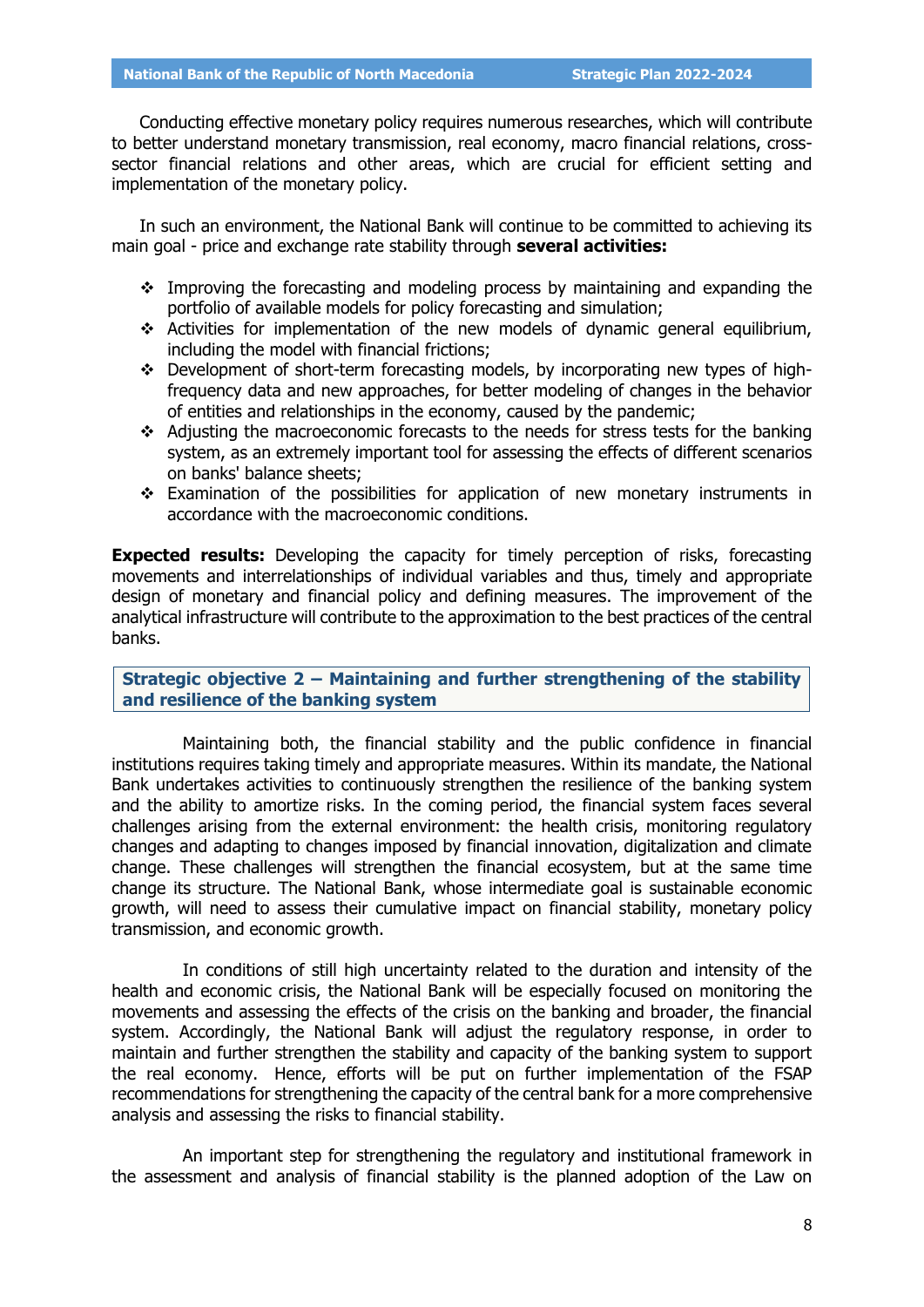Financial Stability. Pursuant to this Law and the proposed amendments to the Law on the National Bank that would be adopted in the following period, the Central Bank will formally operationalize the new mandate as a macroprudential regulator and supervisor of banks. Adhering to the international standards and the European legislation, in order to strengthen the security network of the financial sector, the National Bank will be actively involved in the finalization and implementation of the Banking Law and in the preparation of the amendments to the Law on Deposit Insurance Fund.

Digital financing imposes new business models and more diverse financial services providers, especially FinTech and BigTech. Such changes bring new forms of risk, such as cyber threats. Regulators and supervisors need to strike a balance between catalyzing innovation and efficiency under the influence of the FinTech sector and maintaining a secure and prudent regulatory framework. In order to promote financial innovations and increase awareness of the benefits and possible risks of financial services digitalization, the National Bank, in cooperation with other financial regulators and competent institutions, will prepare and adopt the first FinTech strategy. This document will point to the key activities and measures that need to be implemented to create appropriate preconditions for wider application of FinTech services, increase the capacity of regulators to understand new products and services based on FinTech services, as well as understanding and proper management of the risks arising from the application of FinTech services in the financial system.

### **Activities:**

- Establishment of the macroprudential mandate of the National Bank relating the banking system, preparation of a macroprudential strategy, within which a list of early warning indicators will be defined, detrmining also a list of macroprudential measures that can be taken to maintain and strenghten the stability of the banking system;
- $\div$  Further improvement of the regulatory framework which will provide additional strengthening of the of the financial sector's security network;
- Strenghtening of the capacity of the National Bank for identifying and assessing systemic risks;
- $\cdot$  Integrating climate change risks into financial stability risk assessment;
- $\div$  Preparation and adoption of the FinTech strategy;
- Monitoring the health crisis effects on the banking system and in a wider sence, on the financial stability;
- Further improvement of the overall supervisory framework (stress testing, improvement of existing models and construction of new ones; development of procedures for coordination of the supervisory function and the function for bank resolution; monitoring of IT and cyber-risks);
- \* Establishing supervisory function for the new payment institutions.

**Expected results:** Strenghtened financial system resiliant to risks from the extrenal environment.

<span id="page-10-0"></span>**Strategic objective 3 - Supporting household and corporate sector by developing reliable, innovative and efficient payment systems**

The development of financial technologies and innovations implies new service providers, business models, products and solutions, thus imposing a new, more modern setup of the financial ecosystem. Payment systems are one segment of those significant changes. Payment system technology is evolving rapidly enabling more electronic forms of payment and a wider set of services for customers. The development of information technologies has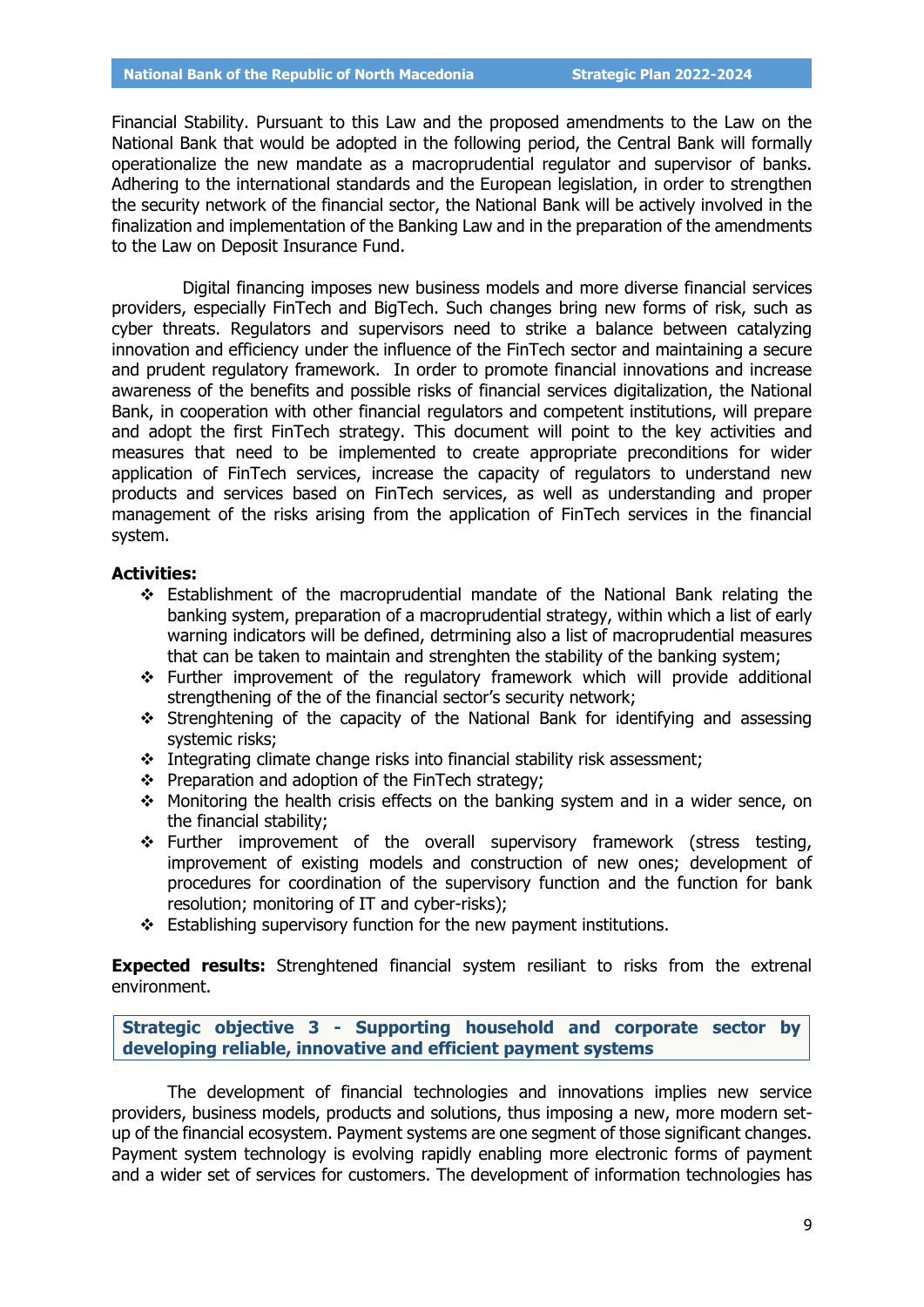a significant role in increasing competition and redefining the relationship between consumers and payment service providers, as well as in strengthening efficiency.

The National Bank will continue to play a key role in the further development of the payment services market, bringing appropriate policies and legal framework that keeps up with the changes, and will also support the activities of household and corporate sector. For that purpose, the National Bank will work on a framework that will take into account the changes in the payment systems technology and their impact on the economic agents' operating.

The new legislation, which transposes the provisions of the Payment Services Directive 2 and other relevant European Union directives in the field of payments, expands the obligations and competencies of the National Bank in the area of licensing of payment system operators, payment institutions and electronic money issuers, as well as in the field of payment instruments and payment accounts. For that purpose, in the next period we will work on the adoption and implementation of the bylaws, further development of the direct and indirect supervision of the payment systems, as well as establishing a supervisory function over the other entities of the financial markets infrastructure by applying the Principles for financial infrastructure markets. Therefore, in the next three-year period, the following **activities** stand out:

- \* Enabling entry of new payment service providers and payment system operators;
- Introducing new payment instruments and more efficient solutions for initiating payments in conditions of greater competition and higher fees transparency;
- Digital transformation and raising the payment services quality by setting up a system for comparative presentation and publication of fees charged by payment service providers from users for the most representative payment accounts-related services;
- $\div$  Implementation of the ISO 20022 standard for payment messages in (Macedonian Interbank Payment System) MIPS, thus imposing the need to adjust the internal applications where these messages are processed;
- Implementation of the new Policy for Prevention of Money Laundering and of Financing of Terorism in order to strengthen the operational procedures and systems used by the National Bank in providing payment services;
- \* Development of analytical capacities through the use of new data on payment statistics, monitoring of innovations and further harmonization with the standards of the ECB and BIS in this domain.

## **Expected results:**

- $\div$  Emergence of new institutions on the market, such as payment institutions, electronic money institutions and new payment system operators;
- Increased competition, efficiency, transparency, greater involvement and better protection of payment services users;
- Greater use of efficient and reliable non-cash instruments for making payments, which positively reflects on the reduction of transaction costs in the economy, as well as increasing the degree of digitalization of the Macedonian society.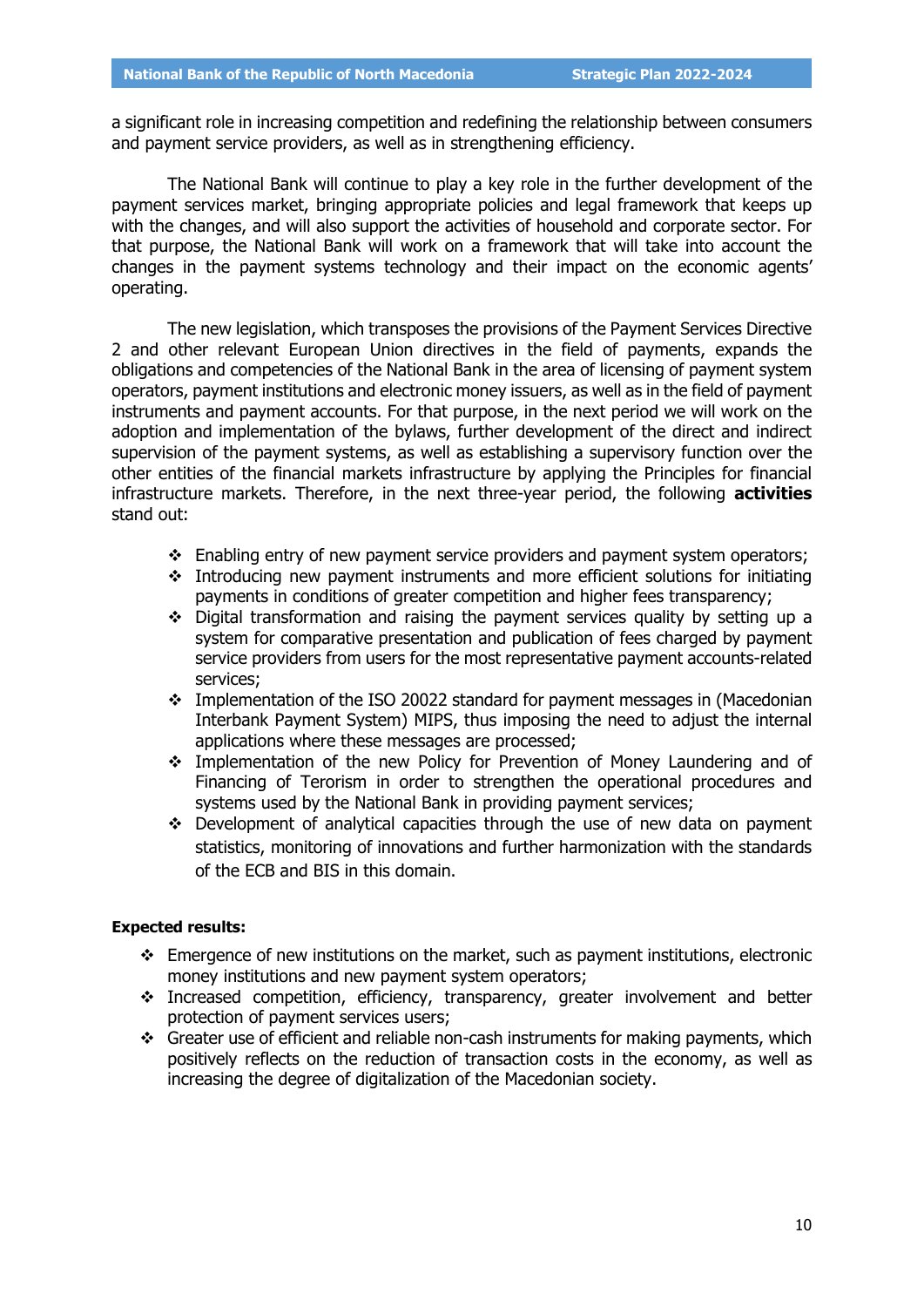<span id="page-12-0"></span>**Strategic objective 4 ‒ Improving the investment policy and ensuring optimal return on foreign reserves in accordance with the principles of security and liquidity**

The movements in the international financial markets, as well as the estimates for the growth and the dynamics of the inflation on a global level, indicate further maintenance of the current conditions in the financial markets. It is expected that in the following period, the ECB and other leading central banks will apply low and negative interest rates on key instruments.The prevalence of negative and low returns on financial instruments in international markets are significant factors that affect the amount of income from investing in foreign reserves. An additional factor that will affect the developments in the international financial markets is the expectation for a further upward trend of market returns given the prospects for recovery of leading economies, which may affect the valuation of financial instruments placed within foreign reserves. In such an environment, the National Bank in the next period will continue to strengthen the institutional capacity for sound management of foreign reserves, maintaining the required liquidity and ensuring optimal return on maintenace and investment.

#### **Activities:**

- Selection of instruments that enable balanced exposure to interest and credit risk, in order to limit the unfavorable market effects of investments;
- $\div$  Exploring the possibilities for diversification of foreign reserves in terms of currency and for gradual increase in investments in securities classified as held-to-maturity instruments (measured at amortized cost), which according to their characteristics offer predictable and stable financial performance.

**Expected results:** To limit the adverse effects of negative returns on the investment of foreign reserves and ensure optimal return without compromising the security and liquidity of investments.

<span id="page-12-1"></span>**Strategic objective 5 - Adjusting to the standards of the European System of Central Banks**

The orientation of the Macedonian economy to the European Union imposes a need for engaging all institutions, including the National Bank, in various types of reform activities and projects that in the medium and long run improve the compliance with the European Union regulations. Besides the implementation of various types of European directives and operating standards, the National Bank will continue to contribute to the development and implementation of the regular economic reform programs and other strategic documents. Also, the activities for strengthening the institutional capacity by reviewing the experiences of other countries that have gone through the European integration path are of key importance for the readiness for the next phases of the European integration process. In this context is also the need to maintain and further strengthen the independence of the National Bank, in conformity with the independence of the central banks that are members of the European System of Central Banks.

#### **Activities:**

- $\div$  Continuous monitoring and harmonization of the National Bank regulations with the legislation of the European System of Central Banks;
- \* Reviewing the experiences of other countries that have gone through the European integration process;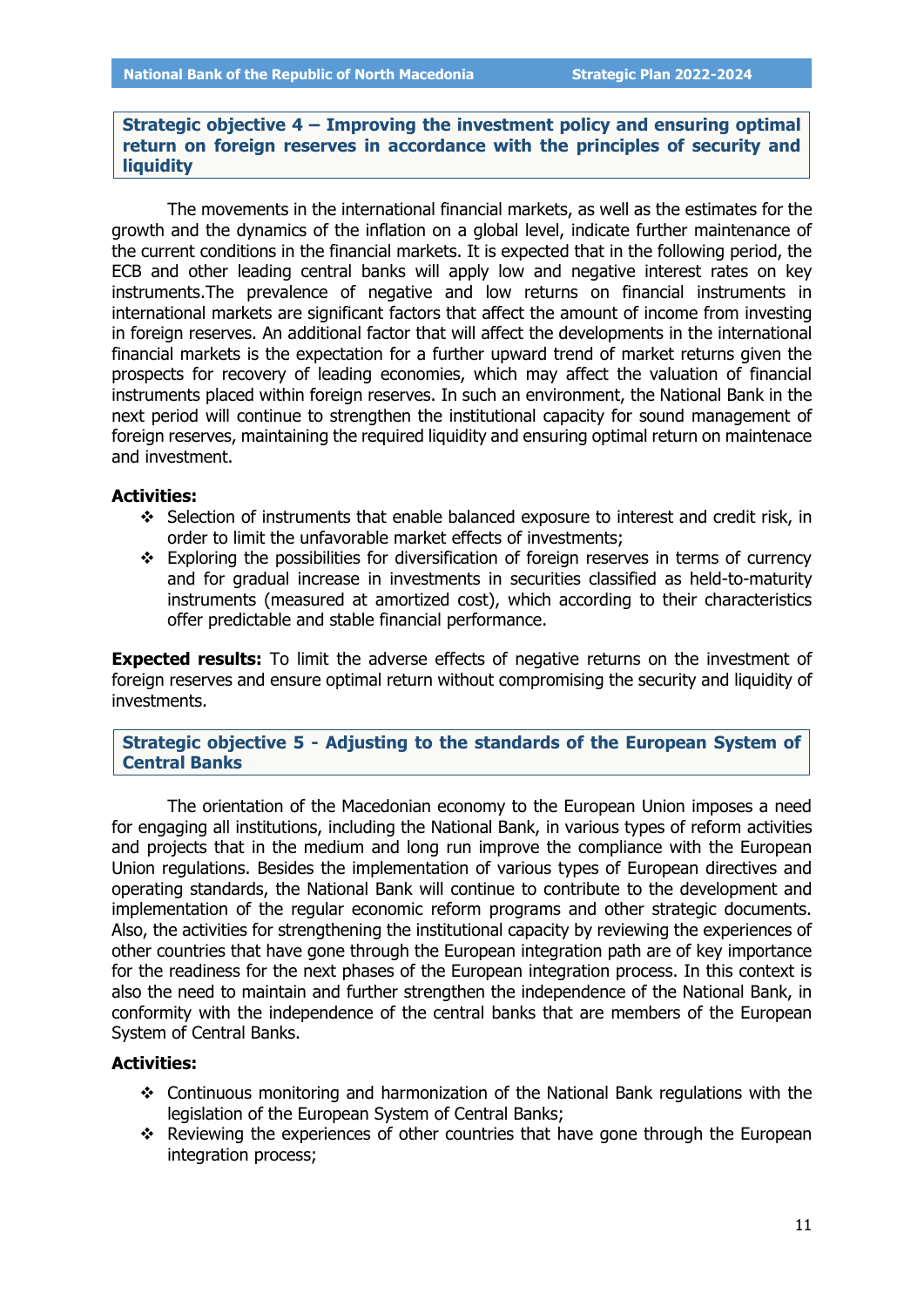Strengthening the independence of the central bank and strengthening the control mechanisms in the management, through adjustments of the legal framework in accordance with the IMF and the ECB's recommendations, for the purpose of further harmonization with the best European and world practices.

**Expected results:** Harmonization with the regulation of the European Union in the areas covered by the chapters of the European Union law (acquis communautaire), where the National Bank participates and strengthening of the institutional and analytical capacity for more successful dealing with the challenges in the next phases of the European integration process.

#### <span id="page-13-0"></span>**Strategic objective 6 - Increasing transparency and accountability**

The goal of the National Bank of the Republic of North Macedonia is to be constantly open and transparent institution, whose role, function and tasks are understood by the public and all stakeholders. In order to achieve this goal, the National Bank continuously undertakes activities with which it seeks all stakeholders to be timely informed about its decisions, activities, perceptions and assessments, which are important for the economic entities and the citizens, including in the decision-making processes. Within this objective, the National Bank strives for timely and more efficient dissemination of the data it prepares.

By continuous realization of this strategic objective, the National Bank pays attention to the building and maintenance of the trust of the citizens and all economic agents, which is of exceptional importance for the economic environment. Through even greater availability of information for different categories of entities (citizens, companies, journalists), enhanced communication and cooperation domestically and internationally, the National Bank will continue to increase its transparency. In achieving its mission of larger openness, the National Bank has close cooperation with other regulators, institutions, bodies and various authorities, and is also committed to all requests of the general public, as well as to all questions that are raised in public, and are within its competence. In order to better achieve this strategic commitment, during the next three years, special attention will be paid to strengthening cooperation with all relevant stakeholders in the country and abroad.

#### **Activities:**

- Development of a strategy and further improvement of the communication procedures;
- Implementation of the highest standards of transparency and clarity in our legal reporting in fulfilling our accountability obligations (annual financial statements of the National Bank, independent auditor's report and monthly balance sheets, annual reports of the National Bank, financial stability and the banking system, etc.);
- Improving the availability of information on the website in accordance with the principles of transparency envisaged by the IMF Code on Transparency of Central Banks and for easier access to information that is the responsibility of the National Bank, increased volume of information with new content categories and enabling greater forum space for exchange of ideas and views, inter alia to support and develop research and analysis;
- Increased presence on social networks through modern forms of presentation and communication and constant maintenance of direct communication with the public, in accordance with the best central banking practices;
- \* Improving the availability of information for consumer protection;
- With the regular publication of the employees' research studies and hosting and attending expert and scientific events, the National Bank intends to contribute to the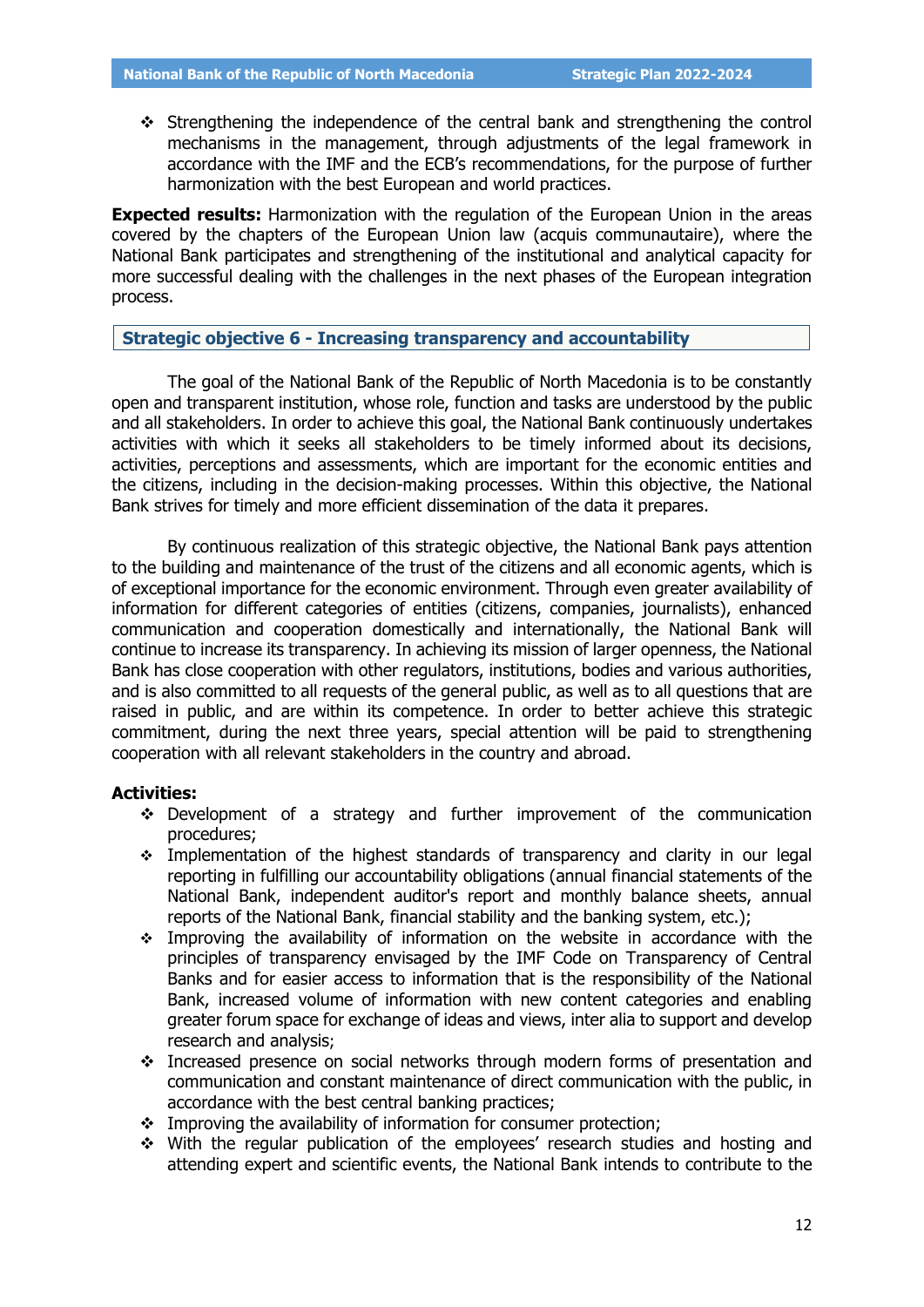scientific and expert community also in future, as well as towards transfer of knowledge in the society and promoting the institution abroad;

- $\div$  Easily accessible, quality and timely data which are within the competence of the National Bank;
- $\div$  Introducing the public to the activities related to the work of the National Bank Museum.

### **Expected results:**

- Higher recognition of the National Bank objectives and tasks;
- Compliance with the envisaged transparency criteria in accordance with the IMF Central Bank Transparency Code;
- Contribution to the decision-making process and policy makers in the country, as well as contribution to the scientific and professional community and the dissemination of knowledge in society, as well as to the development of the institution's involvement in international activities and processes, which would be significant for the perceptions of the Macedonian economy and the economic entities.

## <span id="page-14-0"></span>**Strategic objective 7 ‒ Financial education and inclusion**

In recent years, the National Bank has intensified its financial education activities, targeting both the young and the elderly. The financially educated population has more knowledge in the benefits of using different financial services, as well as increased awareness of risks. This ultimately ensures greater involvement of the population in financial flows and facilitated access to finance. The need for greater financial literacy is particularly pronounced in the context of rapid growth of the FinTech sector, which enables easier access to new, more competitive financial products or forms of financing for households and small companies.

The adoption and implementation of the Financial Education and Inclusion Strategy would ensure greater financial inclusion in various segments of the financial system, enhanced involvement of regulatory institutions in education and regulation, as well as private financial institutions in terms of ensuring greater availability and better information about the financial services offered, including the associated risks. In future, the National Bank will pay attention to the following **activities**:

- Strengthening the coordination and cooperation with the regulatory institutions from the Coordination Body for Financial Education and Inclusion regarding the implementation of the Strategy for Financial Education and Financial Inclusion;
- Strengthening the cooperation with the institutions from the private financial sector and the civil society organizations regarding the implementation of the Financial Education and Financial Inclusion Strategy, in order to raise the level of financial literacy of the population and greater financial inclusion in the country;
- Adoption and implementation of the Code of Good Practices for financial education in order to enable the promotion and implementation of high quality, impartial financial education by all involved entities that perform educational activities for the population;
- Adoption and implementation of core financial education competences for all age groups, starting from preschool, through elementary and secondary education, to the adult population;
- \* Improving the knowledge of the population, especially strengthening the role of the private sector in the field of clients informing;
- Undertaking appropriate educational activities for certain target groups for right selection of financial products and services and introducing to the potential possible risks of their use.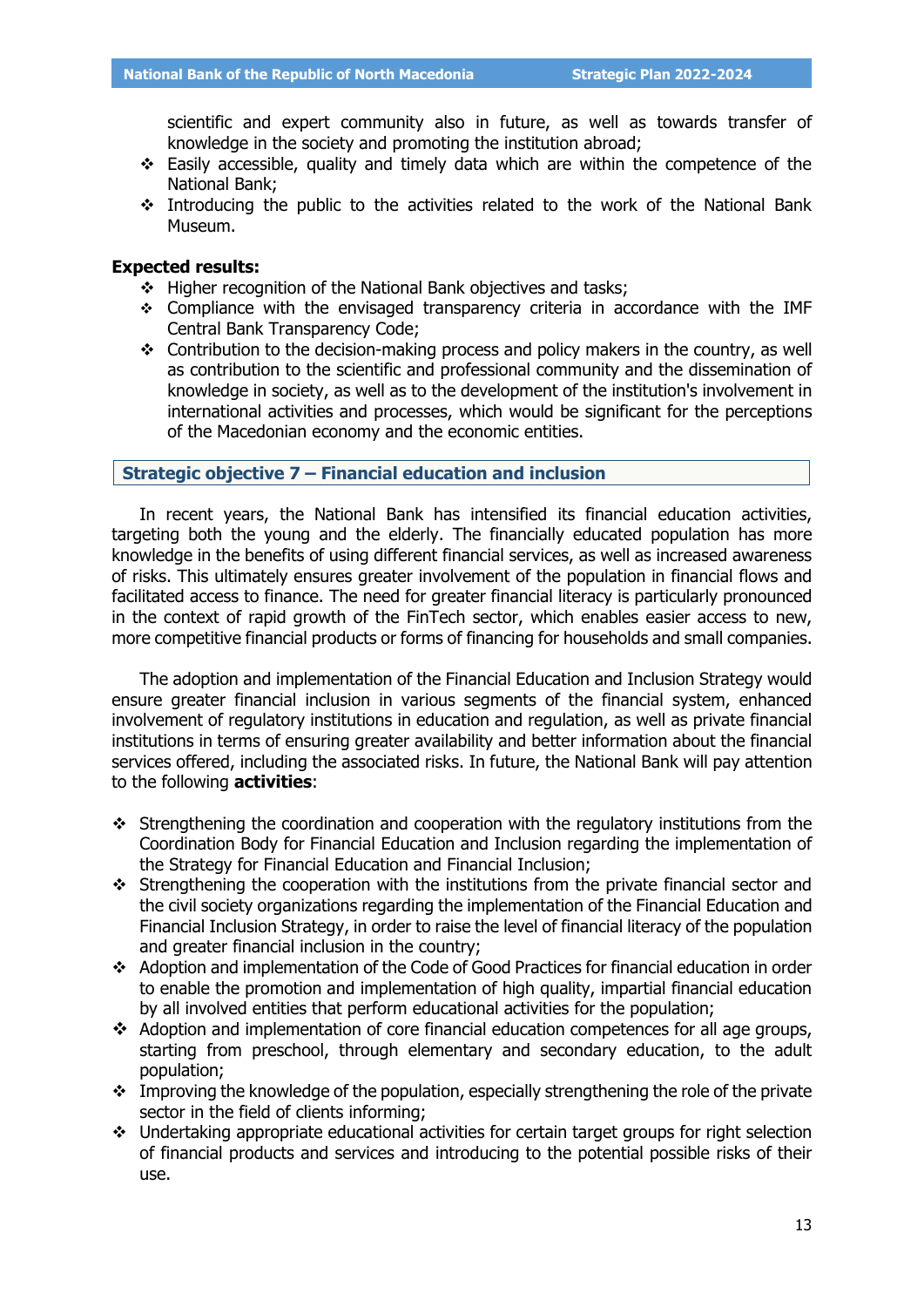**Expected results:** Increased awareness and financial literacy of the population, better information of consumers of financial products about different types of financial products, as well as the risks of their use and strengthening the ability to choose the right financial products and proper management of personal finances.

<span id="page-15-0"></span>**Strategic objective 8 ‒ Increasing awareness of climate change and contribution to a green sustainable economy**

Climate changes, as one of the greatest global threats, become increasingly important in the activities of central banks, as socially responsible institutions. In this context, the environment protection and the focus on "green growth" and its financing have growing presence in the central banks' policies. Therefore, in the next three years, climate changes and their effects on the economy will be part of the National Bank's research portfolio, as well as part of monetary policy. It also implies activities for monitoring and managing climate change risk and analyses of the impact of climate change risk on the banking system. The National Bank, as an institution that is always at the forefront of the processes in society, as well as a socially responsible institution, will strive to be an example and contribute to the creation of a "green" and sustainable economy, which would ultimately improve the quality of life of citizens and improving their standard of living.

#### **Activities**

- \* Promotion of the environmental awareness and reduction of the ecological trace in the operation of the National Bank, as well as improvement of the working conditions in the new facility which includes working space and equipment with optimal solutions from ecological, health and technical-technological aspect;
- $\cdot$  Proactive approach and use of monetary instruments for promoting and stimulating green finances in the domestic economy;
- Analysis of the possibility for creating a "green bonds" portfolio within the foreigh reserves portfolios;
- \* Research on climate change and its effects on the banking system and the overall economy;
- $\cdot$  Raising awareness of the risks of climate change and taking specific activities and measures for their management and limitation;
- Socially responsible activities and contribution to the creation of a "green" and sustainable economy.

**Expected results:** Creating an ecologically clean and healthy environment, better living conditions for current and future generations.

<span id="page-15-1"></span>**Strategic objective 9 ‒ Strengthening of the risk management in the National Bank**

Central banks face a number of inherent financial and operational risks, which can affect the financial result, as well as reputation. The trend of digitalization and technological changes in operations has significantly intensified since the beginning of the global health crisis by introducing remote operating and execution of work processes at home. This contributes to the trend of increased cyber-threats, which imposes the need for frequent monitoring and timely identification of new risks, strengthening the measures for ensuring the security of the information system, including cyber-resiliance, as well as business continuity. Compliance with legal regulations and ethical norms is extremely important to reduce legal and reputational risk to the lowest level. Therefore, special emphasis is placed on increasing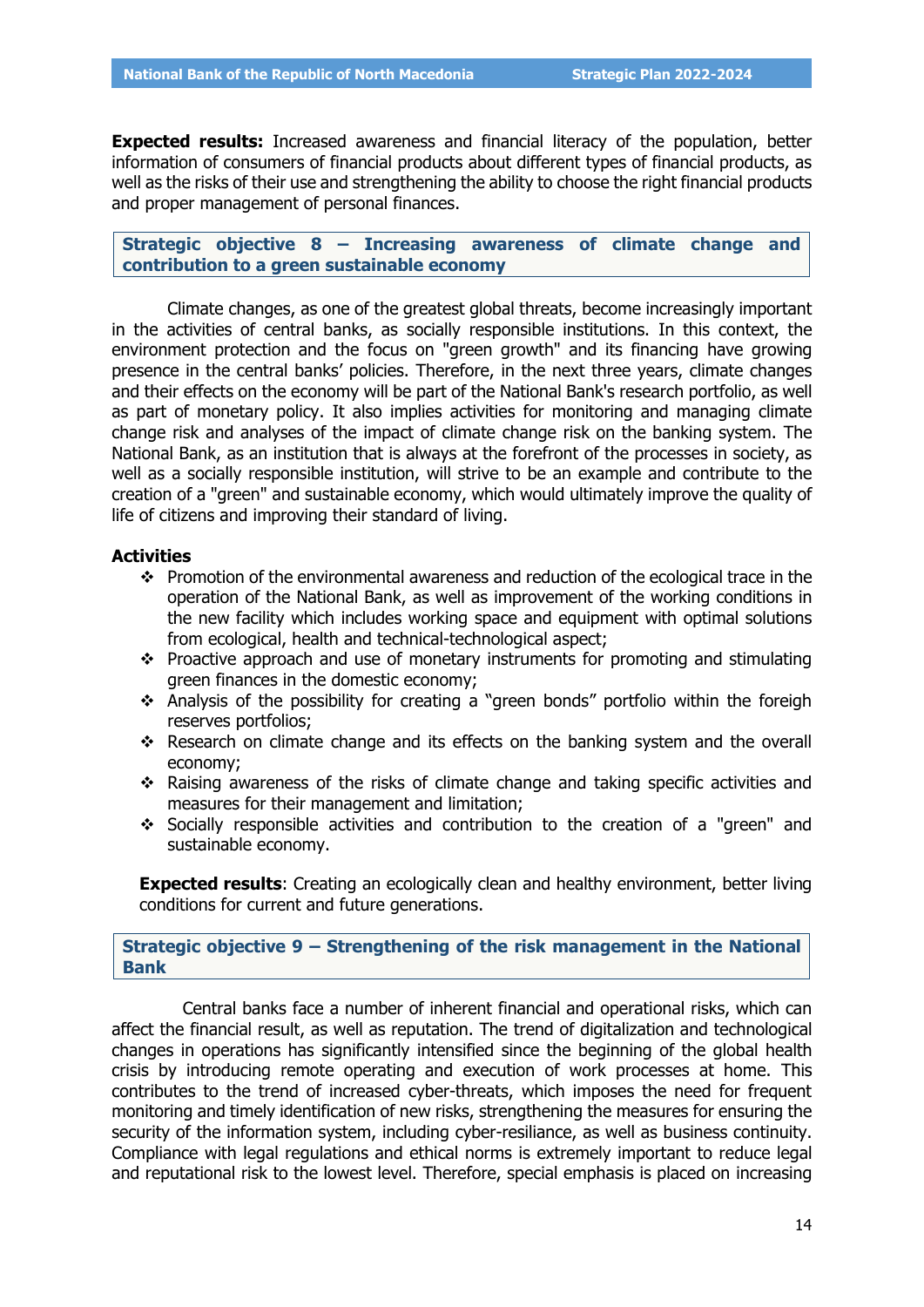the awareness of harmonization in operations and actions, and thus further strengthening the integrity of the central bank.

#### **Activities:**

- Establishing an integrated risk management framework and strengthening of the management mechanisms for internal risk control;
- Effective risk management in all segments of the operations in order to achieve the strategic objectives;
- Improving the planning process, analyzing the financial position and realization of the income statement and the financial plan;
- $\div$  Strengthening the capital position of the bank as a protection from the increased risks in the National Bank operations and defining a dynamic mechanism in the distribution of profits, through which the general reserves of the National Bank will be built;
- $\div$  Further strengthening the information system security and ensuring business continuity through intensified monitoring of cyber threats, tightening the measures for cyber and operational resilience, as well as awareness of employees regarding their role in ensuring the security of the information system, personal data protection and the security of classified information;
- $\cdot$  Improving and strengthening the compliance at the level of the bank, its active and appropriate promotion, regular monitoring of the current regulations and informing the management;
- Increasing the institutional capacity for legal risk management and resolving property issues;
- Further improvement of the safety measures in the existing facilities and installation of new more advanced systems for safety support and conditions for safety and health at work, for the smooth running of the work processes in the new building.

**Expected results:** Effective risk management in all segments of the operation in order to achieve the strategic goals, to strengthen the measures and reduce the remaining risks, to improve the resilience and security of the National Bank.

### **VI. Transitional and Closing provisions**

- 3. This Plan shall enter into force on the day of its adoption and shall apply from 1 January 2022.
- 4. With the entry into force of this Plan, the Strategic Plan of the National Bank of the Republic of North Macedonia for 2020-2022, SP No. 02-15/VI-1/2019 of 30 May 2019 shall cease to be valid.

**Governor and Chairperson of the National Bank of the Republic of North Macedonia Council** 

**SP No. 02-15/VIII-1/2021 4 June 2021, Skopje**

**Anita Angelovska Bezhoska, PhD**